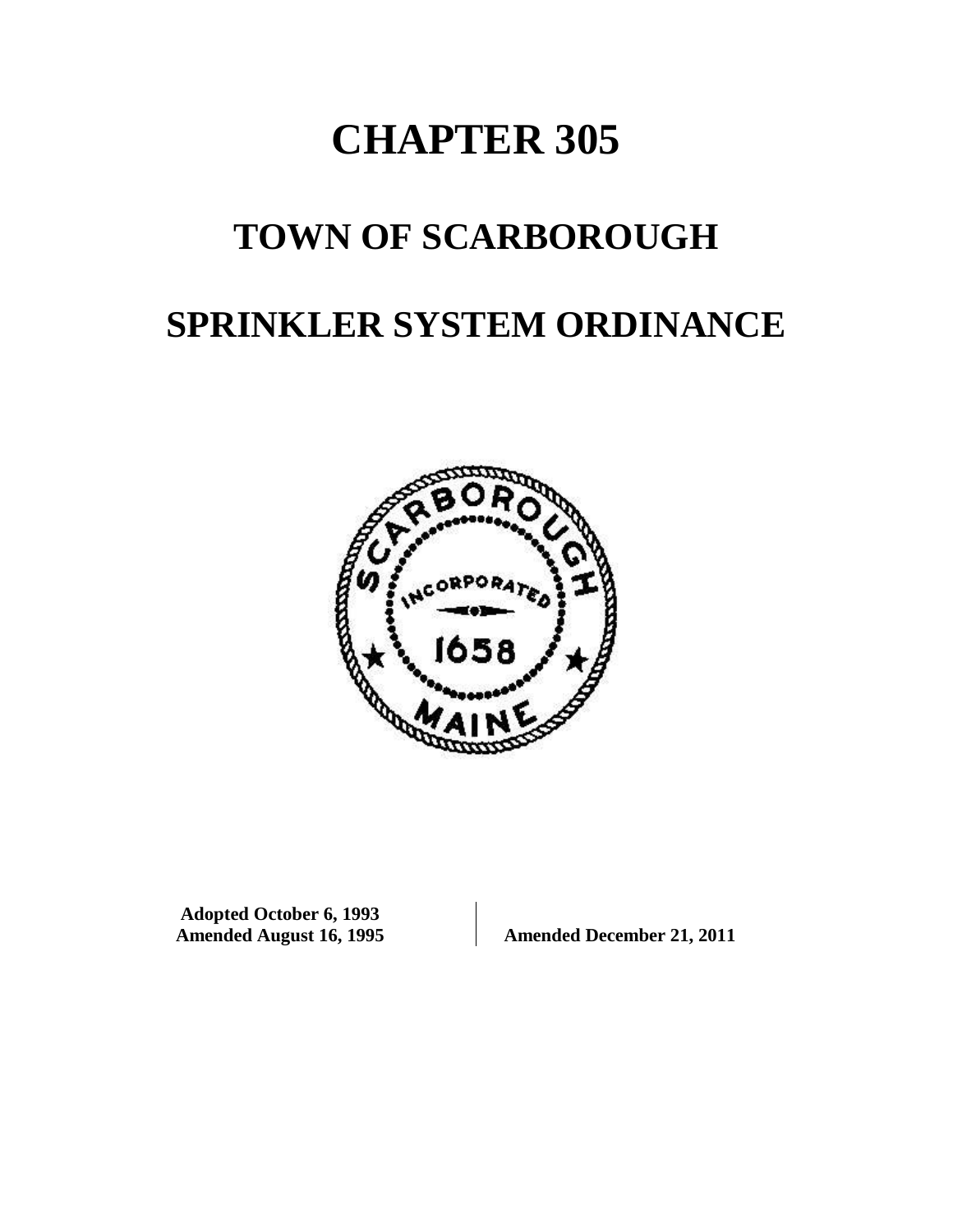# **TABLE OF CONTENTS**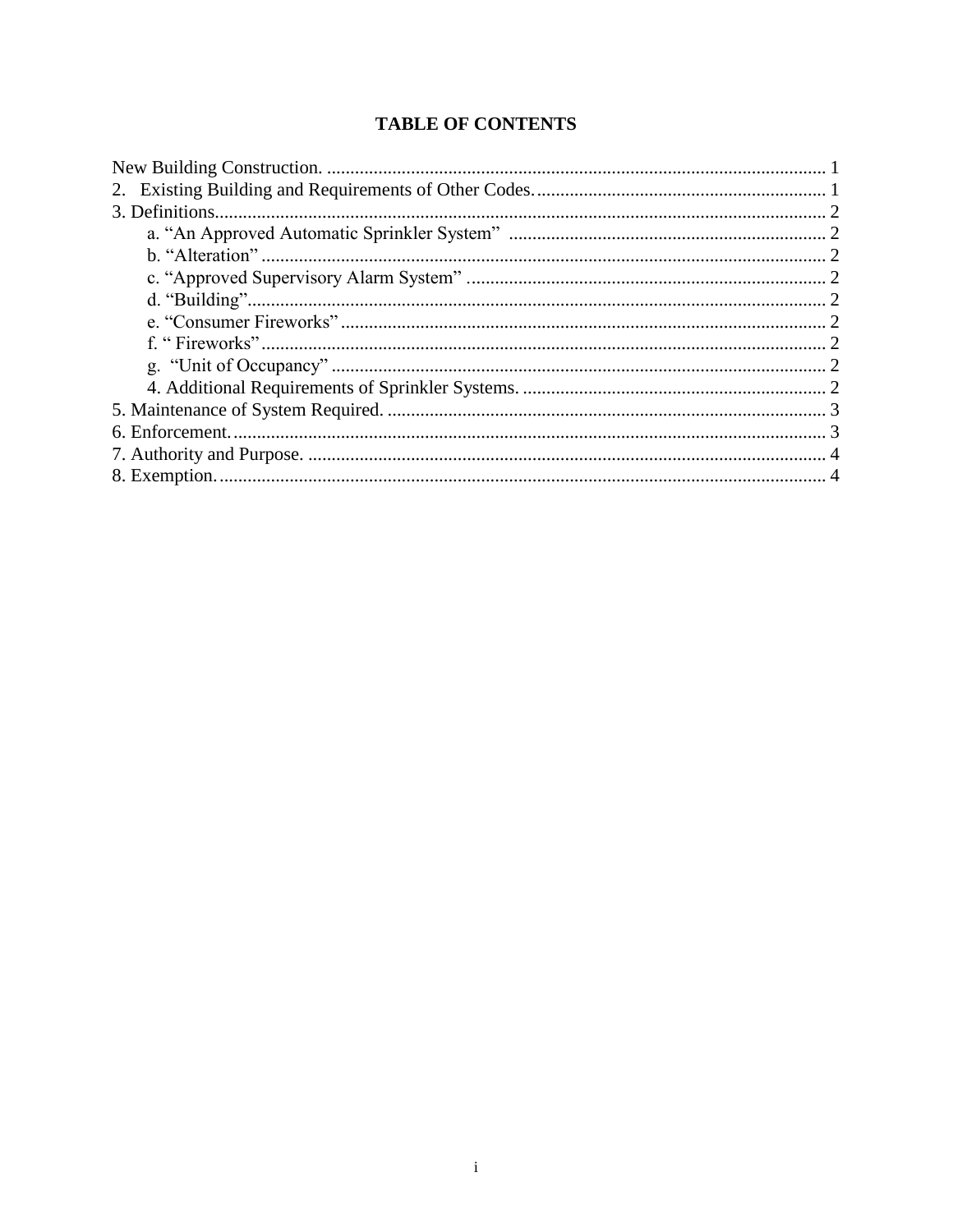#### **CHAPTER 305 TOWN OF SCARBOROUGH SPRINKLER SYSTEM ORDINANCE**

#### <span id="page-2-0"></span>**New Building Construction.**

Except as provided in Section 8, an Approved Automatic Sprinkler System shall be installed in all areas of all new buildings described in whole or in part by any of the following criteria:

- a. Three or more stories in height; or
- b. Forty or more feet in height; or
- c. Either 100,000 cubic feet or more in total volume or 7,500 square feet or more in floor area; or
- d. Multiple family or multiple occupant dwelling and/or lodging units which are attached to one another, whether vertically or horizontally, in a configuration of three or more units. Examples include, but are not limited to, multiplex housing, condominium units, garden apartments, town houses, attached dwellings, semidetached dwellings, apartment houses, hotels, motels, boarding homes and lodging houses; or
- e. Non-residential Units of Occupancy which are attached to one another, whether vertically or horizontally, in a configuration of three or more units.
- f. Any building, regardless of size, that is part of a retail sales operation and that involves the storage and/or sale of consumer fireworks or fireworks; or,
- g. Any health care and/or educational occupancy as defined in NFPA 101 Life Safety Code.

#### <span id="page-2-1"></span>**2. Existing Building and Requirements of Other Codes.**

Except as provided in Section 8, an Approved Automatic Sprinkler System shall also be installed in any of the following circumstances:

a. When an existing building is enlarged, altered or renovated and the enlarged, altered or renovated portion, together with the area and/or volume of any other enlargements, alternations or renovations occurring since the effective date of this Ordinance, does not exceed 25% of the area and/or volume of the building existing on the effective date of this Ordinance, then an Approved Automatic Sprinkler System is not required. When the area and/or volume of such enlarged, altered or renovated portion, together with the area and/or volume of any other enlargements, alternations or renovations occurring since the effective date of this Ordinance, exceeds 25% of the area and/or volume of the building existing on the effective date of this Ordinance, and if as a result of the enlargement, alteration or renovations, the building as a whole will meet any of the criteria listed in Section 1, then an Approved Automatic Sprinkler System must be installed in the entire building.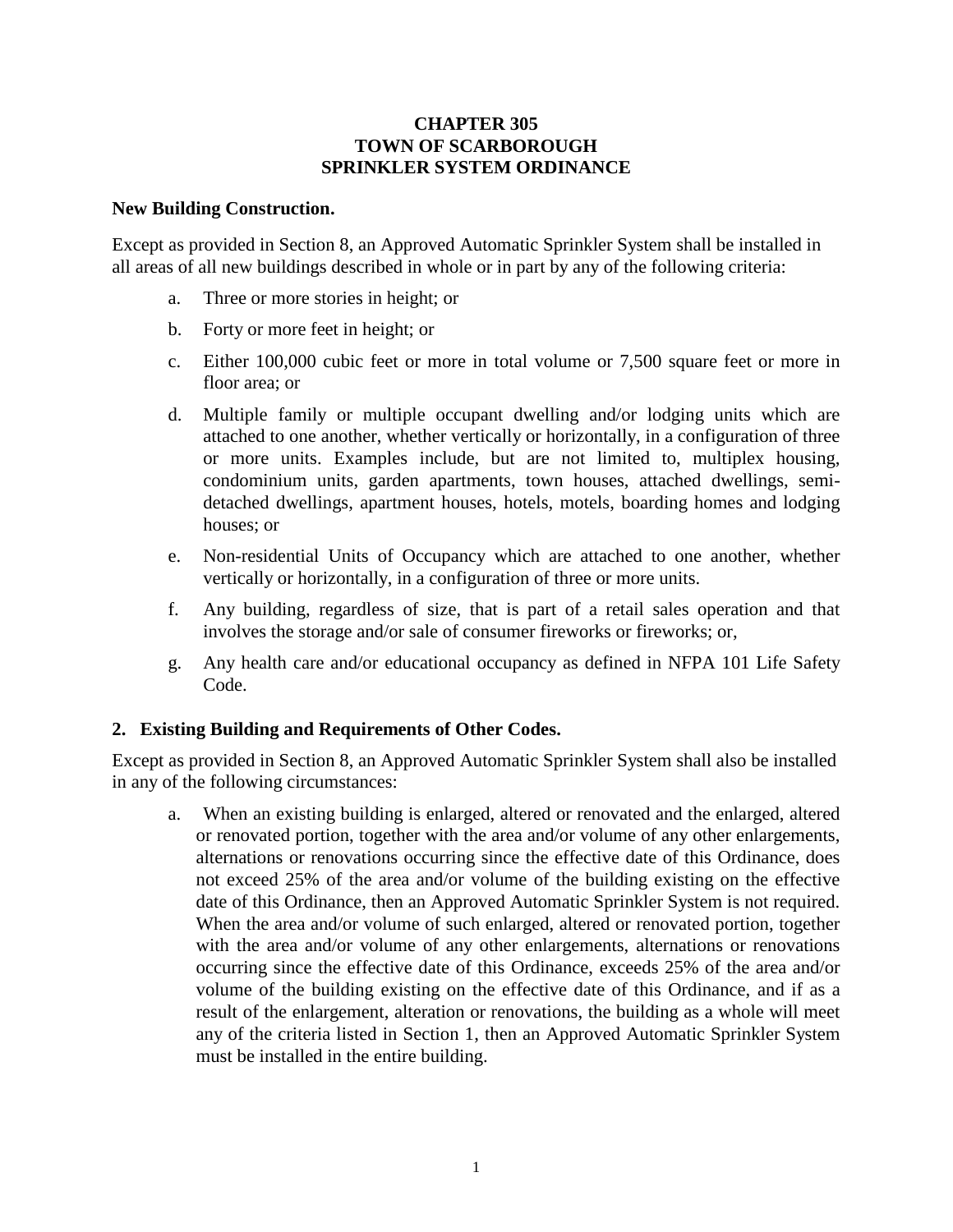- b. When a new dwelling or lodging unit is created in or added to an existing building, an Approved Automatic Sprinkler System must be installed in the entire building if, as a result of the creation of the new unit, the building as a whole will meet the criteria of Section 1 (d).
- c. When any other applicable ordinance, code, regulation, rule or statute so requires, then an Approved Automatic Sprinkler System shall be installed accordingly.

# <span id="page-3-1"></span><span id="page-3-0"></span>**3. Definitions.**

- a. "An Approved Automatic Sprinkler System" means a system either voluntarily installed or required under this ordinance or other codes and standards. All systems must be installed in accordance with National Fire Protection Association Standards or a system approved and permitted by the Maine State Fire Marshall's Office and the Scarborough Fire Department.
- b. "Alteration" means any construction or renovation to an existing structure other than repair or addition.
- <span id="page-3-2"></span>c. "Approved Supervisory Alarm System" means a system which complies with the requirements of the Town of Scarborough Ordinance Regulating Fire Detection, Suppression and Supervisory Alarm Systems adopted July 17, 1991, as such ordinance may be amended from time-to-time.
- <span id="page-3-3"></span>d. "Building" means any structure having a roof supported by columns or walls. For purposes of determining when an Approved Automatic Sprinkler System is required by this Ordinance, portions of buildings separated from other portions by a fire walls shall not be considered separate buildings.
- e. "Consumer Fireworks" has the same meaning as provided for in 8 M.R.S.A.  $§221-A(4).$
- f. "Fireworks" has the same meaning as provided for in 8 M.R.S.A. §221-A(4).
- g. "Unit of Occupancy" means any interior space with defined boundaries described in a deed, lease, license or agreement in which a discreet business, commercial, office, service, professional, institutional or industrial activity is conducted and which is separated from any other business, commercial, office, service, professional, institutional or industrial activity by interior or exterior walls.

#### <span id="page-3-4"></span>**4. Additional Requirements of Sprinkler Systems.**

a. An Approved Automatic Sprinkler System shall be equipped with an Approved Supervisory Alarm System which will transmit to an approved receiver or municipal fire alarm system. The determination of what systems and receivers are "approved" shall be made by the Scarborough Fire Department in order to ensure that only compatible systems are connected to the municipal fire alarm cable. The Scarborough Fire Department Electrician or designee is the only person authorized to make the connection to the municipal system.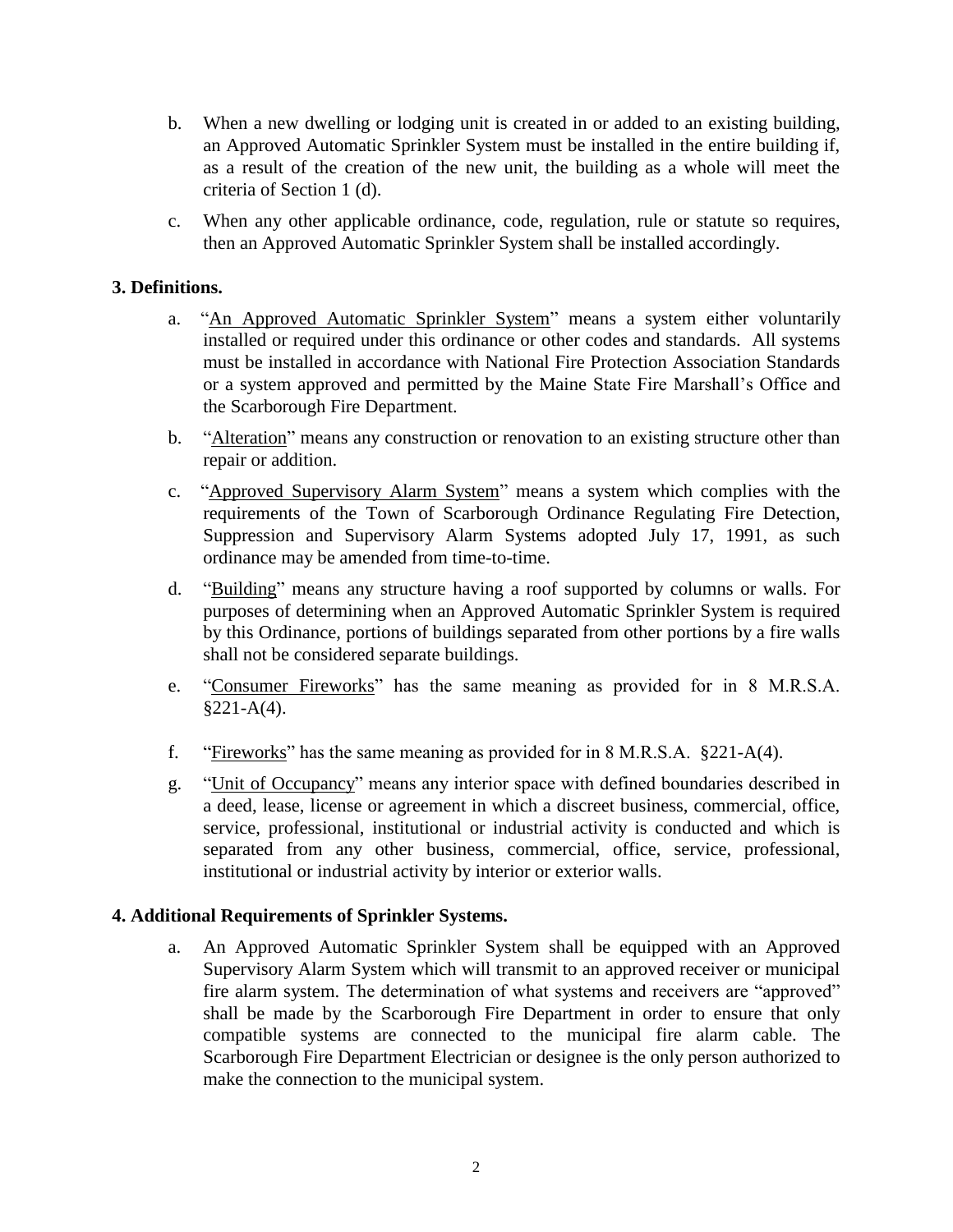- b. An Approved Automatic Sprinkler System shall include an approved Fire Department Connection with cap. The style and location of the Fire Department sprinkler and standpipe connections shall be approved by the Scarborough Fire Department.
- c. An Approved Automatic Sprinkler System shall include an evacuation alarm which will provide audible and visual warning throughout the entire building when the sprinkler system is activated.
- d. Notwithstanding anything to the contrary in any other regulation, code or rule, an Approved Automatic Sprinkler System shall provide sprinkler heads both above and below ceilings in all building spaces, including, without limitation, closets, stairwells, storage rooms, mechanical rooms and equipment rooms (unless an alternative method is acceptable to the Scarborough Fire Chief and the Maine State Fire Marshal's Office). [amended 08/16/95]
- e. Tamper switches shall be installed and monitored on all sprinkler systems to indicate a condition that would impair the satisfactory operation of the sprinkler system. System components and parameters that shall be monitored include, but are not limited to, control valves, water tank levels, tank pressure, and air pressure on drypipe systems.
- f. When required, fire suppression hood systems shall be installed and monitored. Upon activation of the fire alarm system, the alarm system shall automatically disconnect the fuel or energy supply to the protected appliances and the power to any ventilation and/or make-up air fans.

# <span id="page-4-0"></span>**5. Maintenance of System Required.**

Occupied or unoccupied buildings or portions thereof having a sprinkler system in place, whether or not such system is required by this Ordinance, shall maintain all sprinklers and standpipe systems and all component parts in workable condition at all times, and it shall be unlawful for any owner or occupant or agent of either to reduce the effectiveness of the protection those systems provide. This Section does not prevent the owner or occupant of a building from temporarily reducing or discontinuing the protection when necessary in order to conduct testing, repairs, alterations or additions to the system, provided that the testing, repairs, alterations or additions are done in such a way to avoid the creation of a safety hazard, and provided that the Fire Department has been notified that the work will be done, informed of the time the system will be shut down and then notified when the system is put back on line.

# <span id="page-4-1"></span>**6. Enforcement.**

A person, firm or corporation who is the owner or has control or use of any building and who violates or permits or causes a violation of any of the provisions of this Ordinance in such building commits a civil violation punishable pursuant to 30-A M.R.S.A. §4452. The provisions of this Ordinance shall be enforced by the Scarborough Fire Chief or members of the Fire Department expressly designated by the Chief.